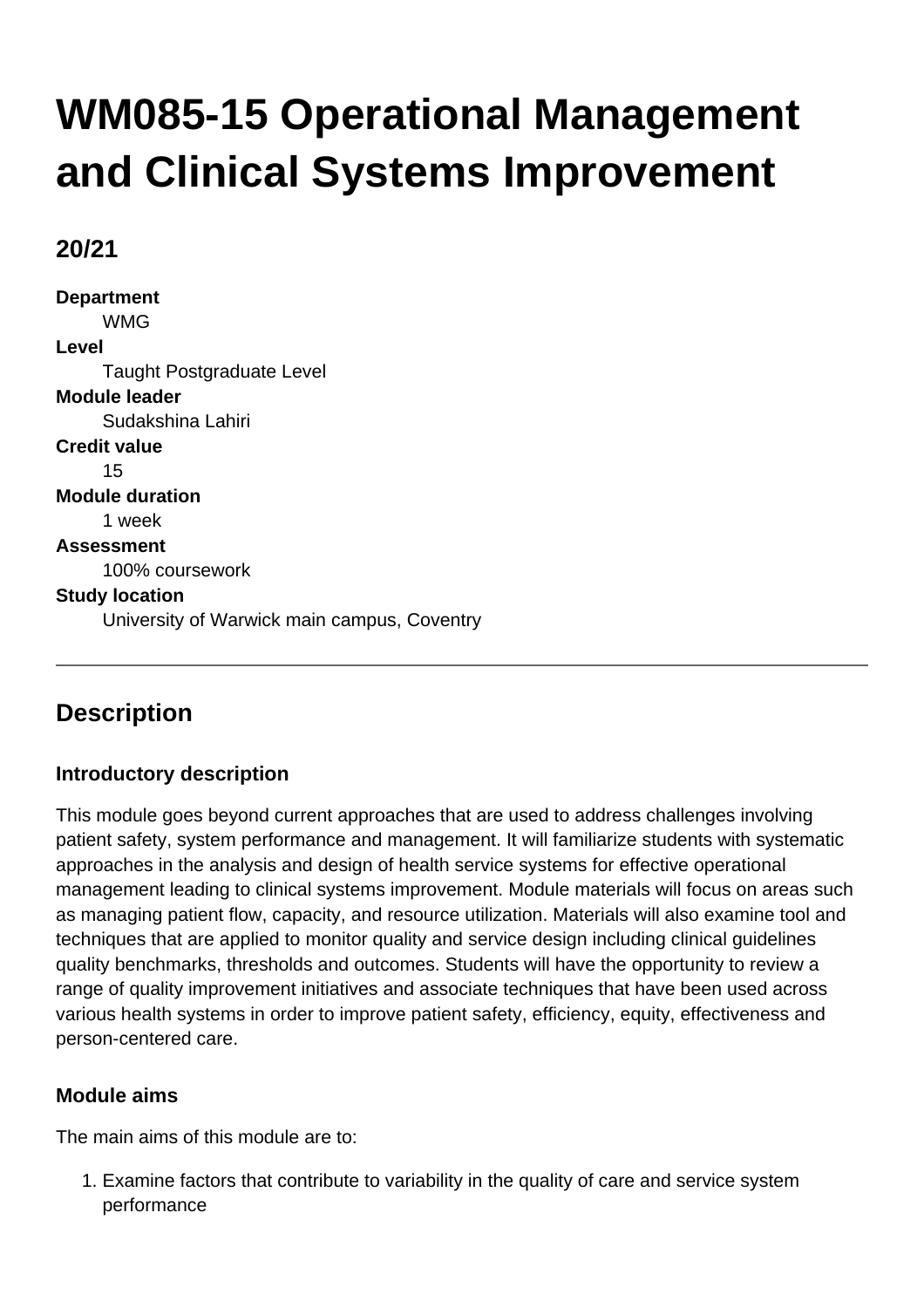- 2. Critically review tools and techniques with respect to clinical systems improvement including the use of Payment by Result, hospital performance rating scores, report cards etc.
- 3. Understand and apply approaches that go beyond current lean principles for sustained quality and productivity, for e.g. evidence based co-design with patients.
- 4. Examine the role of operational management in clinical systems improvement including maintaining standards that monitor performance such as best practice guidelines and benchmarks.
- 5. Critically review different types of data and their function in the context of clinical systems improvement.
- 6. Develop an in-depth understanding of different models of improvement and their applicability in clinical systems improvement.

## **Outline syllabus**

This is an indicative module outline only to give an indication of the sort of topics that may be covered. Actual sessions held may differ.

- 1. Operational and managerial systems in health service delivery
- 2. Developing informed clinical systems improvement initiatives
- 3. Reducing variability in health service
- 4. Use of data and information for to design improvement projects
- 5. Analysis and assessment of targets and outcomes and their role in clinical systems improvement
- 6. Use and applications of statistical tools with health care data to design improvement projects

## **Learning outcomes**

By the end of the module, students should be able to:

- Critically examine and distinguish factors that drive the need for clinical systems improvement
- Demonstrate in-depth understanding of the type of improvement needed along with underlying principles, and concepts necessary when developing a service improvement initiative
- Describe and apply different principles and techniques for quality improvement in healthcare settings and be able to distinguish the conditions under which these are most applicable.
- Integrate various theories/framework, methods and tools in order to design and implement a quality improvement project.
- Analyse strengths and weaknesses of the designs for quality improvement initiatives through application of the rules of evidence to the published literature.
- Understand and apply statistical tools to a set of data for when developing a clinical system improvement initiative

## **Indicative reading list**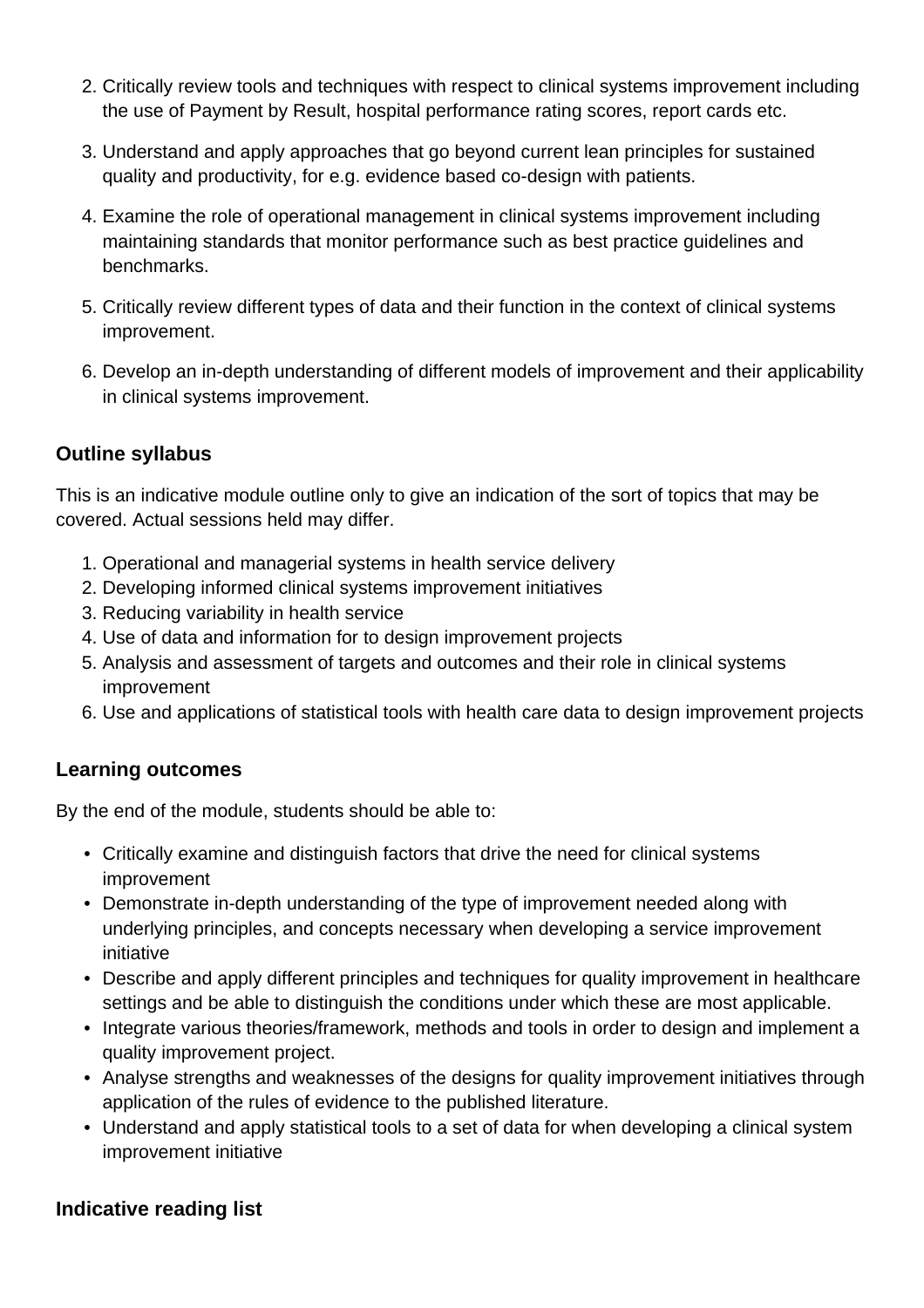Sample bibliography:

Textbook: Ransom, E., Joshi, M., Nash, S. J., Nash, D.b., and Ransom, S.B. (2008). The **Healthcare** 

Quality Handbook, Second Edition, ISBN-13: 978-1567933017 ISBN-10: 1567933017 . Hines, P. and Rich, N., The seven value stream mapping tools. International Journal of Operations and Production Management 1997. 16: p. 46-65.

Dickson, E.W., Singh, S., Cheung D.S., Wyatt, C.C., Nugent, A.S. (2009). Application of Lean Manufacturing Techniques in the Emergency Department. The Journal of Emergency Medicine, Vol. (37):2:177-182.

Eitel, D.R., Rudkin, S.E., Mavehy, A., Killeen, J.P., Pines, J.M. (2010). Improving Service Quality by

Understanding Emergency Department Flow: A White Paper and Position Statement Prepared for the American Academy of Emergency Medicine. The Journal of Emergency Medicine, Vol. (38): 1:70–79.

Holden, R.J. (2010). Lean Thinking in Emergency Departments: A Critical Review. Annals of Emergency Medicine, Vol. (57):3: 265-278.

King, D.L., Ben-Tovim, D.I., & Bassham, J. (2006). Redesigning emergency department patient flows: application of Lean Thinking to health care. Emergency Medicine Australasia, Vol. (18):391- 7.

Mould, G., Bowers, J. & Ghattas, M. (2010). The evolution of the pathway and its role in improving patient care. BMJ Quality & Safety in Healthcare, Vol. 19(5): 1 – 6.

Rath, F. (2008). Tools for developing a quality management program: proactive tools (process mapping, value stream mapping, fault tree analysis, and failure mode and effects analysis). International Journal of Radiation Oncology Biology Physic, Vol. (71), (suppl):S187-90.

Trebble, T.M., Hansi, N., Hydes, T., Smith, M.A. & Baker, M. (2010). Process mapping the patient journey: an introduction. BMJ 2010; 341:c4078 (13 August 2010).

Campbell, S.M., Reeves, D., Kontopantelis, E., Sibbald, B., and Roland, M. (2009). Effects of pay for performance on the quality of primary care in England. New England Journal of Medicine, Vol. 361: 368-378. DOI: 10.1056/NEJMsa0807651

Roland, M., and Campbell, S. (2014). Successes and failures of pay for performance in the United Kingdom, New England Journal of Medicine, Vol. 370: 20:1944-1949

## **Research element**

This module incorporates elements of quantitative research such as maths and statistical techniques to transform data, descriptive statistics, inferential statistics, mixed methods applications, critiquing evidence and applying research in healthcare quality improvement.

## **Interdisciplinary**

Healthcare operational management is a new emerging discipline that combines health science methodologies with engineering, statistics, quantitative elements of management with data science for quality and productivity improvement in the healthcare sector.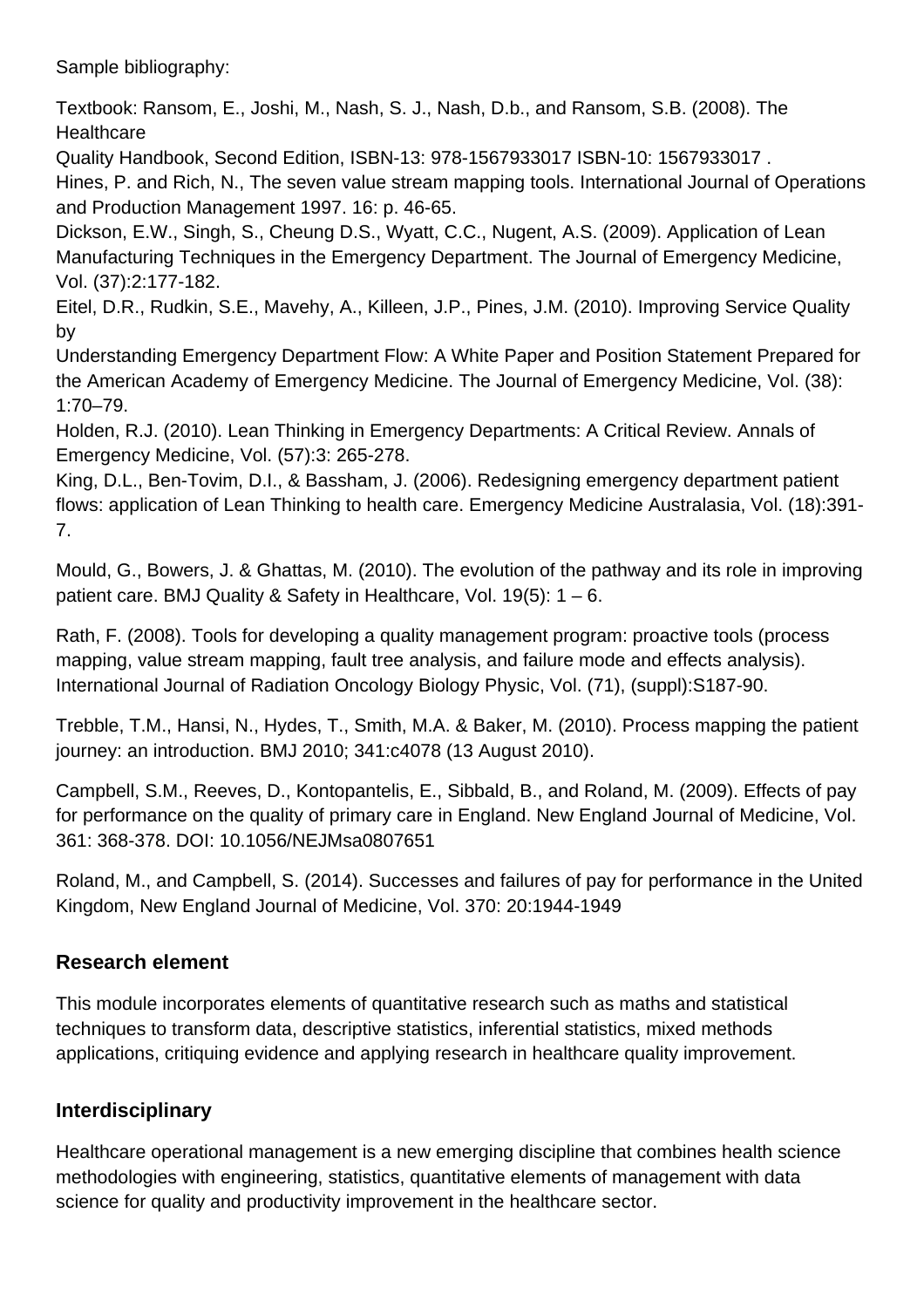#### **Subject specific skills**

-Measurements -Multivariate data analysis

- -Variation
	- Philosophy of science -Local versus generalizable knowledge -High reliability approaches

#### **Transferable skills**

- -Quality and efficiency in health systems
- -Mapping complex processes
- -Data analysis
- -Reporting and displaying information
- -Process mapping
- -Complexity and interdependencies

# **Study**

# **Study time**

| <b>Required</b>             |
|-----------------------------|
| 25 sessions of 1 hour (17%) |
| 15 sessions of 1 hour (10%) |
| (0%)                        |
| 110 hours (73%)             |
| 150 hours                   |
|                             |

#### **Private study description**

No private study requirements defined for this module.

# **Costs**

No further costs have been identified for this module.

# **Assessment**

You must pass all assessment components to pass the module.